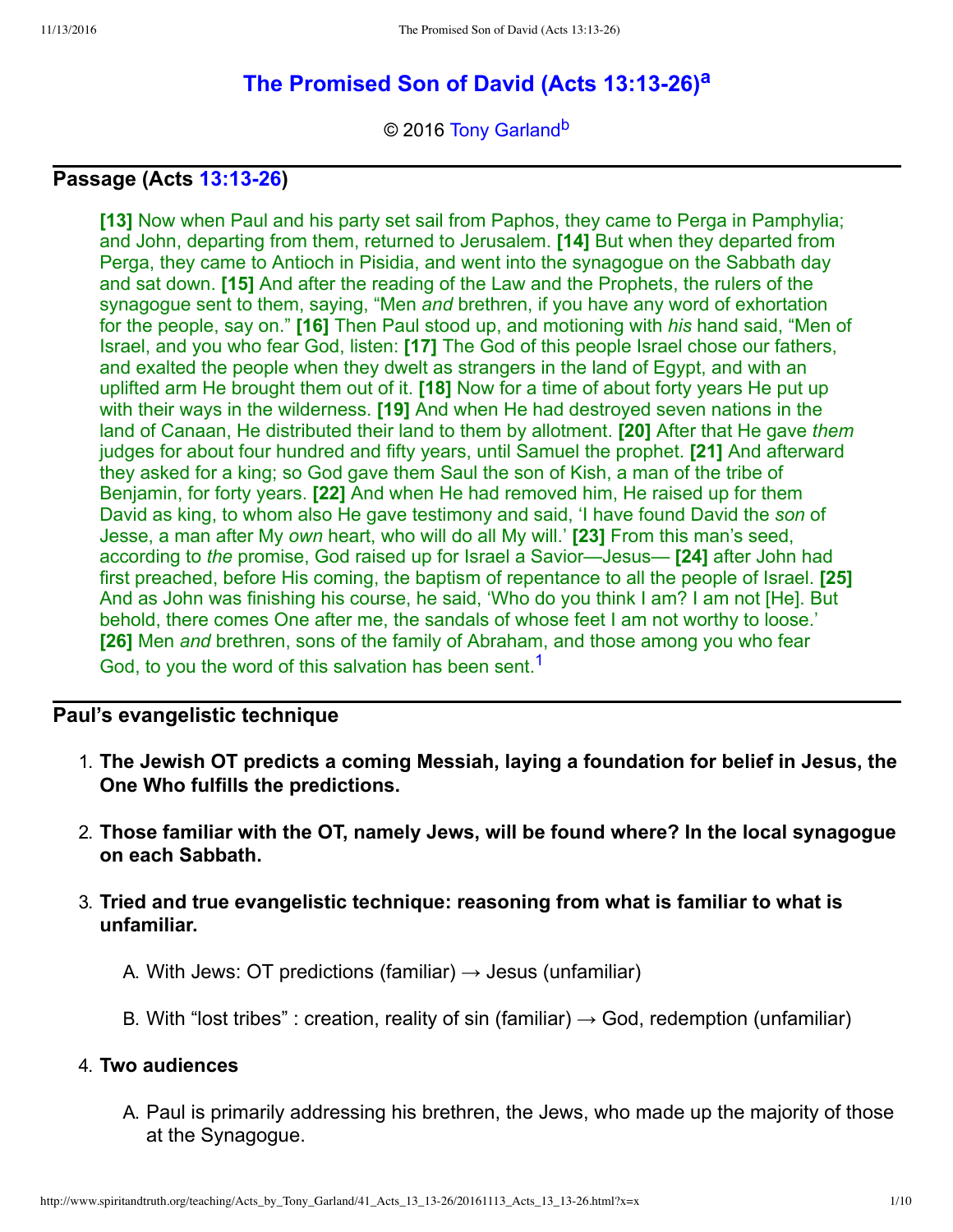- B. Even so, we see the universal basis of his message as he also addresses Gentiles in their midst.
	- I. *men of Israel, and you who fear God* (Acts [13:16](http://www.spiritandtruth.org/bibles/nasb/b44c013.htm#Acts_C13V16))
	- II. *sons of the family of Abraham, and those among you who fear God* (Acts [13:26](http://www.spiritandtruth.org/bibles/nasb/b44c013.htm#Acts_C13V26))
- C. Both Jews and "God-fearers," Gentiles who were followers of God and in attendance at the Synagogue.

# **History has a purpose**

- <span id="page-1-0"></span>1. **Paul reviews the** *telos* **of God's working with Israel.**
	- A. Telos<sup>[2](#page-9-3)</sup>
		- I. A Greek word serves much like rebar in a concrete foundation—tying things together.
		- II. If you think of the Old and New Testaments as foundation of concrete, then *telos* is the rebar that ties all the concrete together.
		- III. Meaning
			- a. "end, point of time marking the end (Mat.  $24:14$ ; Rev.  $1:8"$ )
			- b. "result of an event or process (Mat. [26:58;](http://www.spiritandtruth.org/bibles/nasb/b40c026.htm#Mat._C26V58) Rom. [6:21\)](http://www.spiritandtruth.org/bibles/nasb/b45c006.htm#Rom._C6V21)"
			- c. "purpose, intent, goal (1Ti. [1:5\)](http://www.spiritandtruth.org/bibles/nasb/b54c001.htm#1Ti._C1V5)"
		- IV. It is this Greek word *telos*, and what it conveys, that "makes sense" of history God has a purpose for creation, an intent, a goal which He is moving toward.
		- V. (This same *telos* is what makes sense of individual human lives as well. Without this anchor, we lose all sense of meaning and drift into self-destruction.)

# 2. **God's relationship with Israel**

- A. Paul is reminding his Jewish brothers that they were sovereignly chosen by God from among the various peoples of the world for a *purpose*.
- B. God is not arbitrary: history—indeed all of creation—is subject to His intention, His will.
	- I. God may be at rest in relation to the six days of creation, but He is constantly at work bringing about His goal, His sovereign purpose in the events around us even though, at times, the progress of history may appear haphazard.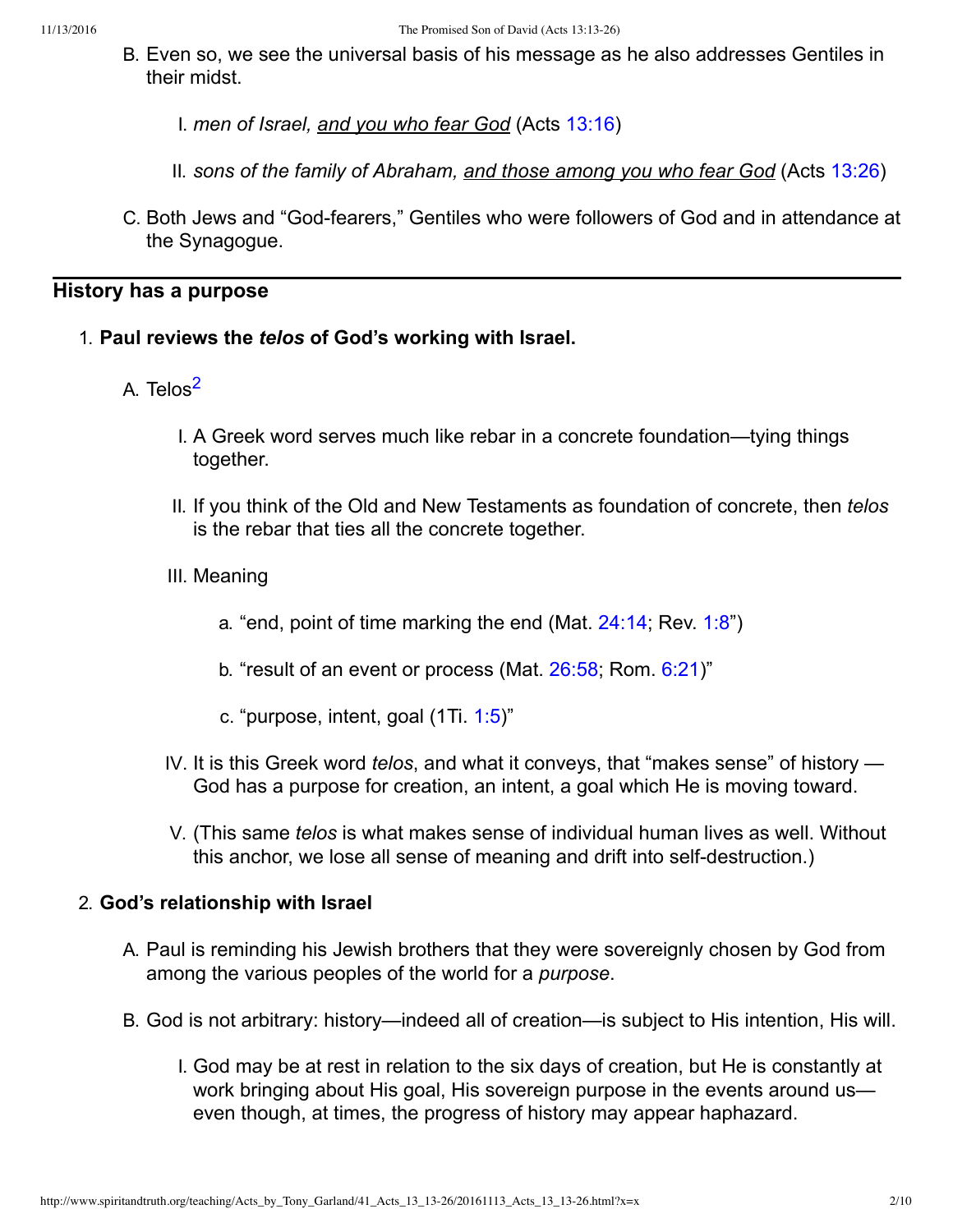- II. From our limited perspective, history often *appears* disjointed, random, lacking plan or purpose.
- III. Yet, the Bible informs us that history should be viewed more like a mighty stream directed by the hand of God, flowing from its source to a determined destination.
- IV. We are like observers on a street corner watching a parade pass by—we only see a small section of the entire progression. But, if we could fly high above—as in the Goodyear Blimp—we would see the greater design of the event.
- C. Perhaps the most important aspect of God's purpose for Israel was to bring forth the Messiah—to be the savior of the world.
- D. As Paul would later write in his letter to the church at Rome: *For I could wish that I myself were accursed from Christ for my brethren, my countrymen according to the flesh, who are Israelites, to whom pertain the adoption, the glory, the covenants, the giving of the law, the service of God, and the promises; of whom are the fathers and from whom, according to the flesh, Christ came, who is over all, the eternally blessed God. Amen* (Romans 9:3-5).
- E. This then, is the great purpose, though not the only purpose, of God for Israel.

# 3. **Much like the testimony of Stephen before the Sanhedrin in chapter 7 of Acts, Paul reviews the flow of God's work with Israel through history:**

- A. Chosen fathers (Abraham, Isaac Jacob)
- B. Multiplied in Egypt
- C. Brought out by miraculous deliverance
- D. Wilderness wandering
- E. Crossing the Jordon, given the Land of Canaan
- F. Samuel the prophet
- G. King Saul (of the tribe of Benjamin, as Paul mentions)
- H. King David (of the tribe of Judah—not mentioned by Paul, but key in relation to the promises)
- 4. **When read carefully, one notices that Paul's "history lesson" is intertwined with reminders of Israel's disobedience:**
	- A. v. 13 *For a time of about forty years He put up with their ways in the wilderness* = disobedience!
	- B. v. 21 After God gave them Samuel, *they asked for a King* = disobedience!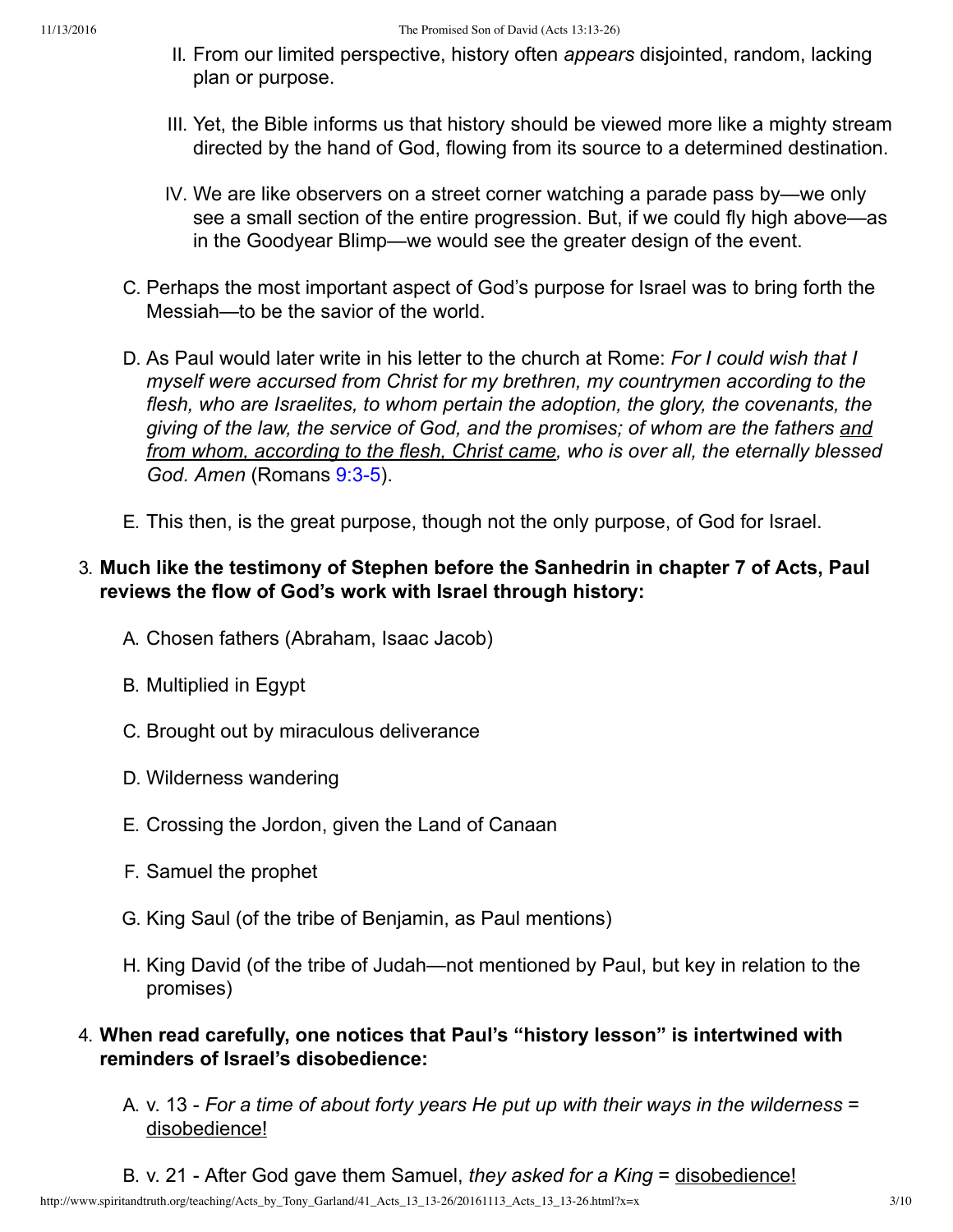- I. And so we read, in first Samuel: *But the thing displeased Samuel when they said, "Give us a king to judge us." So Samuel prayed to the LORD. And the LORD said to Samuel, "Heed the voice of the people in all that they say to you; for they have not rejected you, but they have rejected Me, that I should not reign over them"*  $(1S. 8:6-7)$ .
- C. v. 22 Mentions that God removed Saul. Why? Because of Saul's disobedience!
- D. v. 24 John preached . . . the baptism of *repentance*. Why was repentance necessary? On account of disobedience!

# 5. **Why is Paul including these negative aspects in his review of God's workings with Israel?**

- A. Because the Holy Spirit, through Paul, is attempting to soften their hearts before facing the most significant act of disobedience in the entire history of Israel—one that had taken place during their lifetimes: the rejection and murder of the promised Messiah in the line of David.
- B. We won't get to Paul's "punch line" today. But rest assured, when it comes, some won't take it well—their hearts are already too hardened to allow Paul's message to find entrance.

# **The promised Son of David**

### 1. **Three points of emphasis.**

- A. Notice especially v. 23 *From this man's [King David's] seed, according to [the] promise, God raised up for Israel a Savior—Jesus*
- B. This is the fulcrum of Paul's argument: the central point which links their familiar history with the unfamiliar present fulfillment found in Jesus.
- C. Three important aspects mentioned in this verse:
	- I. From the seed of David He would come as a physical descendant of King David.
	- II. According to [the] promise His coming was promised: predicted hundreds of years in advance.
	- III. A Savior His primary purpose in coming is to redeem mankind from the ravages and penalty of sin.
- D. Paul's goal (the *telos* of his argument): to establish that Jesus of Nazareth fulfills the predictions and requirements of this promised One.

# 2. **From the seed of David according to promise**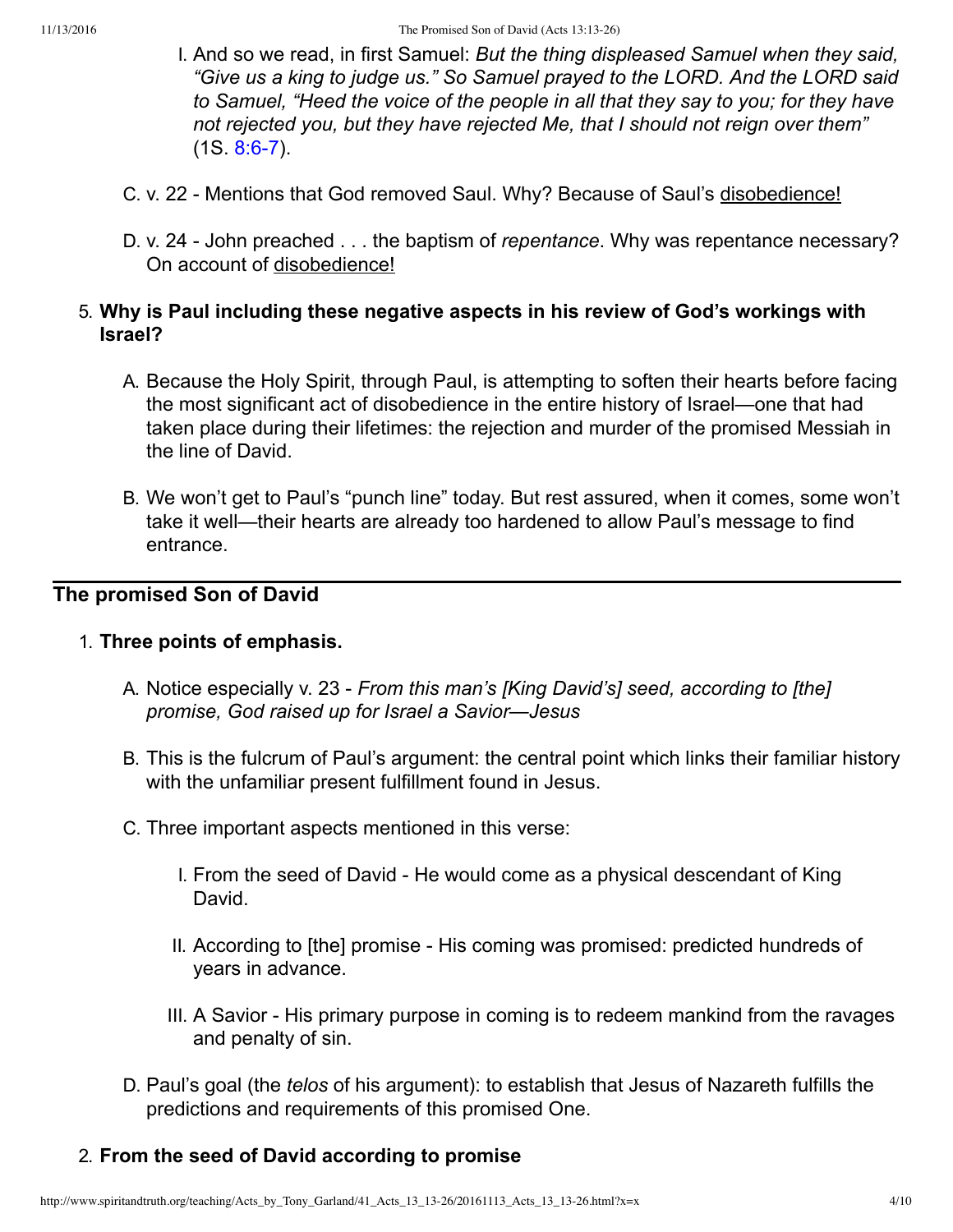- <span id="page-4-0"></span>A. Old Testament - according to promise
	- I. What did Jesus say the scribes say?
		- a. *Then Jesus answered and said, while He taught in the temple, "How [is it] that the scribes say that the Christ is the Son of David?"* (Mark [12:35\)](http://www.spiritandtruth.org/bibles/nasb/b41c012.htm#Mark_C12V35)
		- b. Jesus indicates that it is the *scribes* who say that *the Christ* is the Son of David.
		- c. Who were the scribes?
		- d. The Xerox machines before there was Xerox! They studiously copied the Old Testament and, as a result, were experts on its contents, including the predictions and promises Paul is on about.
		- e. Here we see that the Christ, the Messiah, was revealed—by the Old Testament—to be a descendant of David.
		- f. The question then arises, what passages in the OT were the scribes getting this from?
	- II. God's covenant with David
		- a. My meager and incomplete personal study notes list almost 30 passages on this theme — we will touch upon just a few in our time today.
		- b. 2 Samuel [7](http://www.spiritandtruth.org/bibles/nasb/b10c007.htm#2S._C7V1)  *When your days are fulfilled and you rest with your fathers, I will set up your seed after you, who will come from your body, and I will establish his kingdom. He shall build a house for My name, and I will establish the throne of his kingdom forever. I will be his Father, and he shall be My son. If he commits iniquity, I will chasten him with the rod of men and with the blows of the sons of men. But My mercy shall not depart from him, as I took [it] from Saul, whom I removed from before you. And your house and your kingdom shall be established forever before you. Your throne shall be established forever* (2S. 7:12-16 cf. 1Chr. 17:11-14)
			- i. The immediate context: David's son Solomon: who built the Temple and committed iniquity—the sin of idolatry by worshiping foreign gods.
			- ii. The ultimate context: a house and kingdom established forever—clearly eclipsing the immediate heir.
			- iii. 975 BC $^3$  $^3$ , almost 1,000 years in advance of the birth of Jesus.
		- c. Jeremiah [33](http://www.spiritandtruth.org/bibles/nasb/b24c033.htm#Jer._C33V1) *'Behold, the days are coming,' says the LORD, 'that I will perform that good thing which I have promised to the house of Israel and to the house of Judah: In those days and at that time I will cause to grow up to David A Branch of righteousness; He shall execute judgment and righteousness in the earth. In those days Judah will be saved, And Jerusalem will dwell safely. And this [is the name] by which he will be called:*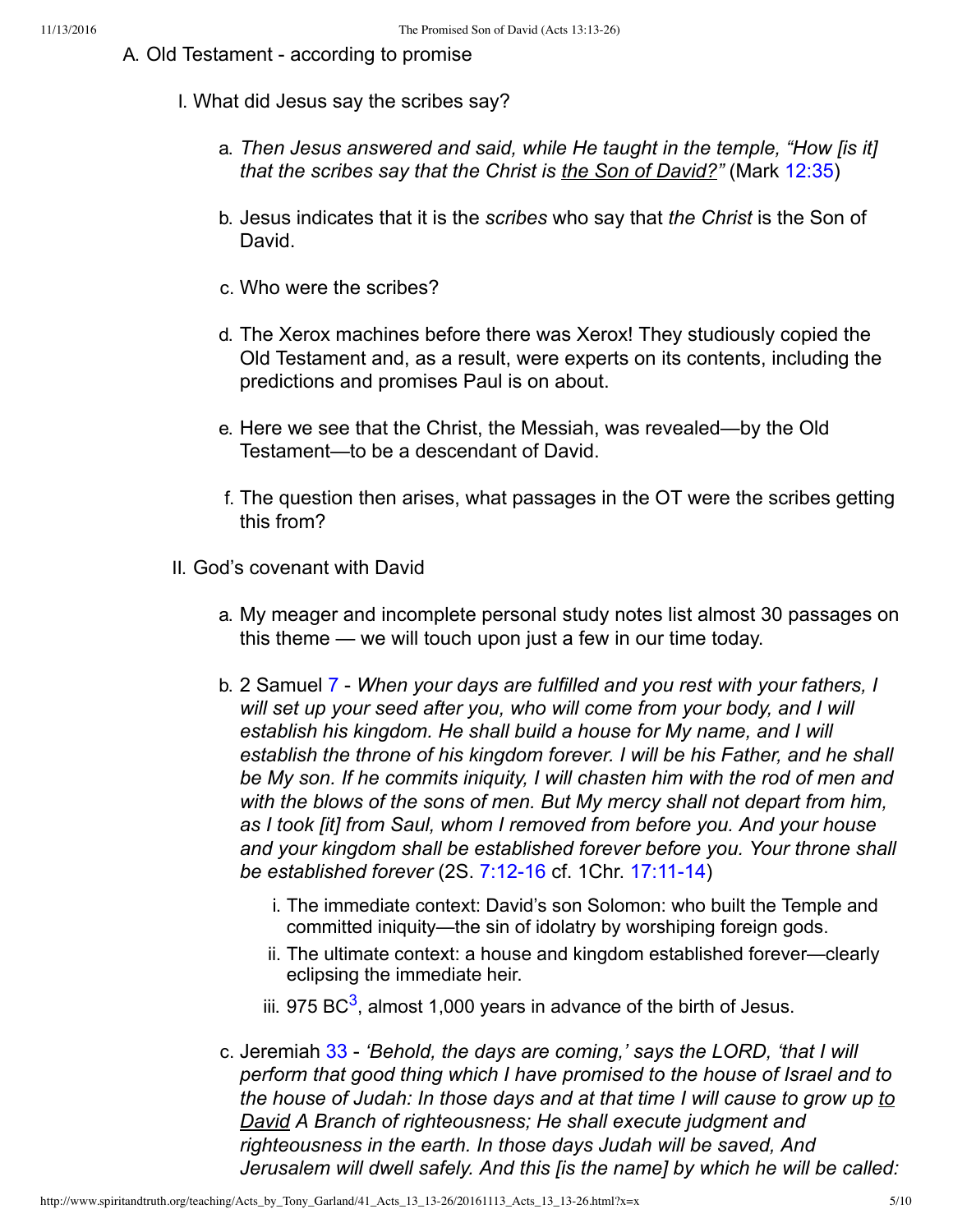11/13/2016 The Promised Son of David (Acts 13:13-26)

*THE LORD OUR RIGHTEOUSNESS.' For thus says the LORD: 'David shall never lack a man to sit on the throne of the house of Israel;' . . . Thus says the LORD: 'If you can break My covenant with the day and My covenant with the night, so that there will not be day and night in their season, then My covenant may also be broken with David My servant, so that he shall not have a son to reign on his throne, ...'* (Jer. 33:14-21).

- i. A uniquely righteous descendant of David.
- ii. Ruling over the earth in a time when Israel will be saved and dwell safely.
- iii. The sun and moon are signs that witness to this certainty.
- III. Then there is the prediction often found on Christmas cards:
	- a. Isa. [9:67](http://www.spiritandtruth.org/bibles/nasb/b23c009.htm#Isa._C9V6)  *For unto us a Child is born, Unto us a Son is given; And the government will be upon His shoulder. And His name will be called Wonderful, Counselor, Mighty God, Everlasting Father, Prince of Peace. Of the increase of [His] government and peace [There will be] no end, Upon the throne of David and over His kingdom, To order it and establish it with judgment and justice From that time forward, even forever. The zeal of the LORD of hosts will perform this* (Isa. [9:67](http://www.spiritandtruth.org/bibles/nasb/b23c009.htm#Isa._C9V6)).
	- b. A child will be born—a descendant of David.
	- c. He will rule on David's throne.
	- d. An eternal and uniquely just rule.
	- e. Strong hints of the incarnation (His divine names, yet born as a child).
- IV. These passages represent just a small sampling of the promise of a Coming One in King David's lineage.
- B. New Testament fulfillment
	- I. When we get to the NT, we find the writers make a big deal about Jesus being a descendant of David, and the phrase "Son of David" is found at least seventeen times in the gospel record as a title applied to Jesus.
	- II. Matthew's genealogy (Matthew 1:1-17)
		- a. Matthew's emphasis is on Jesus as the promised offspring of Abraham, the father of the Jews.
		- b. Even so, his summary of the genealogy, found in the very first verse of the New Testament, emphasizes the connection with David: *The book of the genealogy of Jesus Christ, the Son of David, the Son of Abraham ...* (Mat. [1:1](http://www.spiritandtruth.org/bibles/nasb/b40c001.htm#Mat._C1V1)).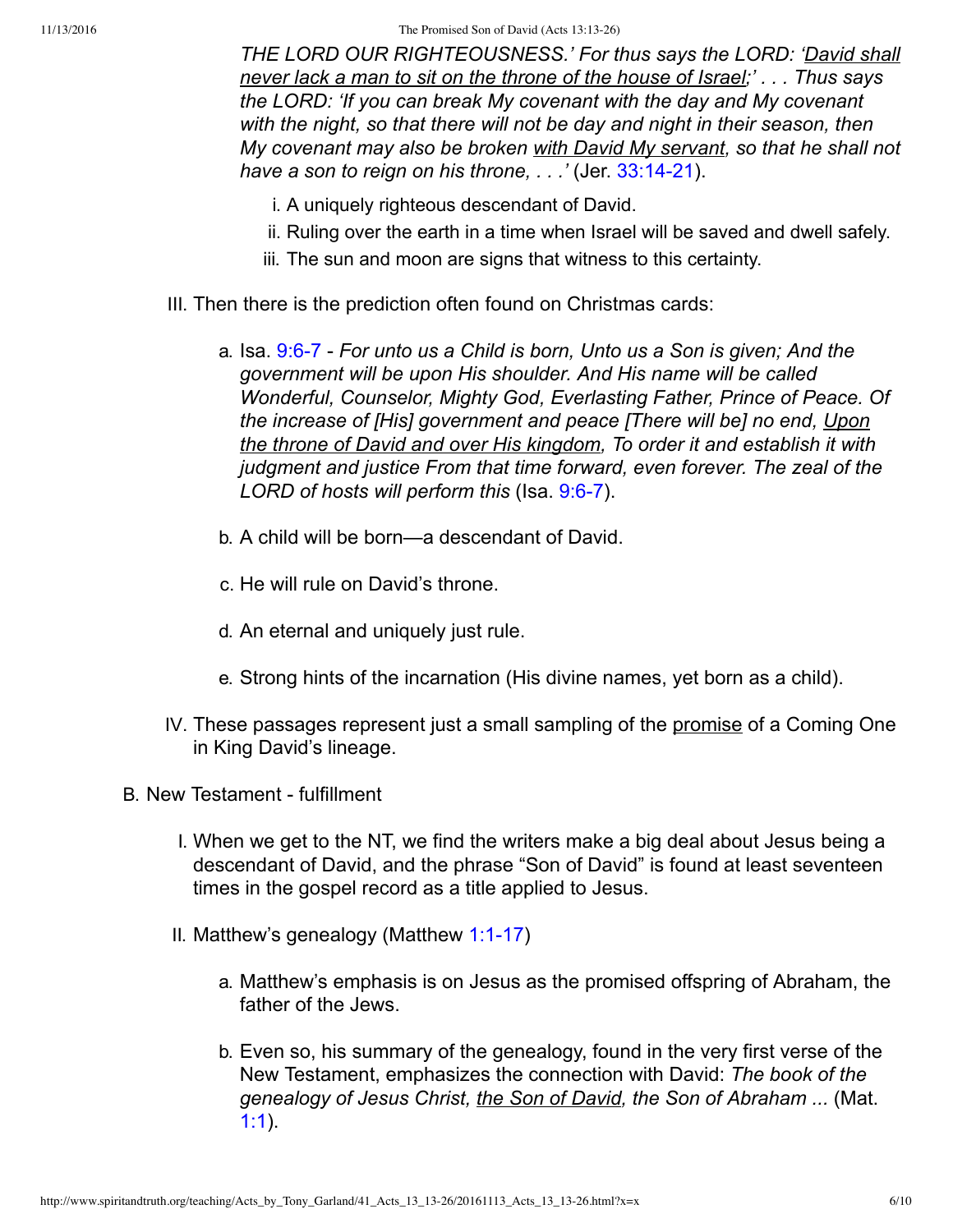- c. Not only is Jesus the means by which God will fulfill promises given to Abraham, but also promises specific to the line of David: a subset of the descendants of Abraham.
- III. Luke's genealogy (Luke  $3:23-38$ )
	- a. The root of Luke's genealogy of Jesus is Adam he appears to be concerned to show that Jesus is the "Son of Man" who will redeem mankind from Adam's fall into sin.
	- b. Along the way, we see the line of descent pass through David: *[the son] of Melea, [the son] of Menan, [the son] of Mattathah, [the son] of Nathan, [the son] of David* (Luke [3:31\)](http://www.spiritandtruth.org/bibles/nasb/b42c003.htm#Luke_C3V31).
	- c. Jesus is not only a descendant of Adam, but also the promised Son of David.
- IV. The expectation of the Jews of Paul's day
	- a. It is beyond question that the Jews of Paul's day understood these OT promises and predictions.
	- b. Common knowledge among the religious leaders
		- i. They gave the right answer when Jesus gave them quizzed them concerning the Messiah: *While the Pharisees were gathered together, Jesus asked them, saying, "What do you think about the Christ? Whose* Son is He?" They said to Him, "*[The Son] of David.*" (Mat. 22:41-42 cf. Mark [12:35](http://www.spiritandtruth.org/bibles/nasb/b41c012.htm#Mark_C12V35); Luke [20:41](http://www.spiritandtruth.org/bibles/nasb/b42c020.htm#Luke_C20V41)).
		- ii. They understood the significance of the title, "Son of David:" *But when the chief priests and scribes saw the wonderful things that [Jesus] did, and the children crying out in the temple and saying, "Hosanna to the Son of David!" they were indignant and said to Him, "Do You hear what these are saying?" And Jesus said to them, "Yes. Have you never read, 'Out of the mouth of babes and nursing infants You have perfected praise' ?"* (Mat. 21:15-16)
		- iii. The crowd's pronouncement of "Hosanna to the Son of David" angered the chief priests and scribes because they understood the crowd was identifying Jesus as the promised Messiah in the line of David.
			- The crowd is citing verses from Psalm  $118:25-26$ : "Save now, I pray, O Lord; O Lord, I pray, send now prosperity. Blessed is he who comes in the name of the Lord! We have blessed you from the house of the Lord."  $(Ps. 118:25-26)$
			- *"*Save now, I pray", in the Hebrew, is ר**ֹוֹשִׁיעֲה [**hôššîʿâ nā ] from which the term *Hosanna* comes. The ear can hear the similarity of the first Hebrew word with *Yeshua*, the Hebrew name of Jesus because both terms have the same root meaning: salvation or savior.

c. Widely known by the common Jews as well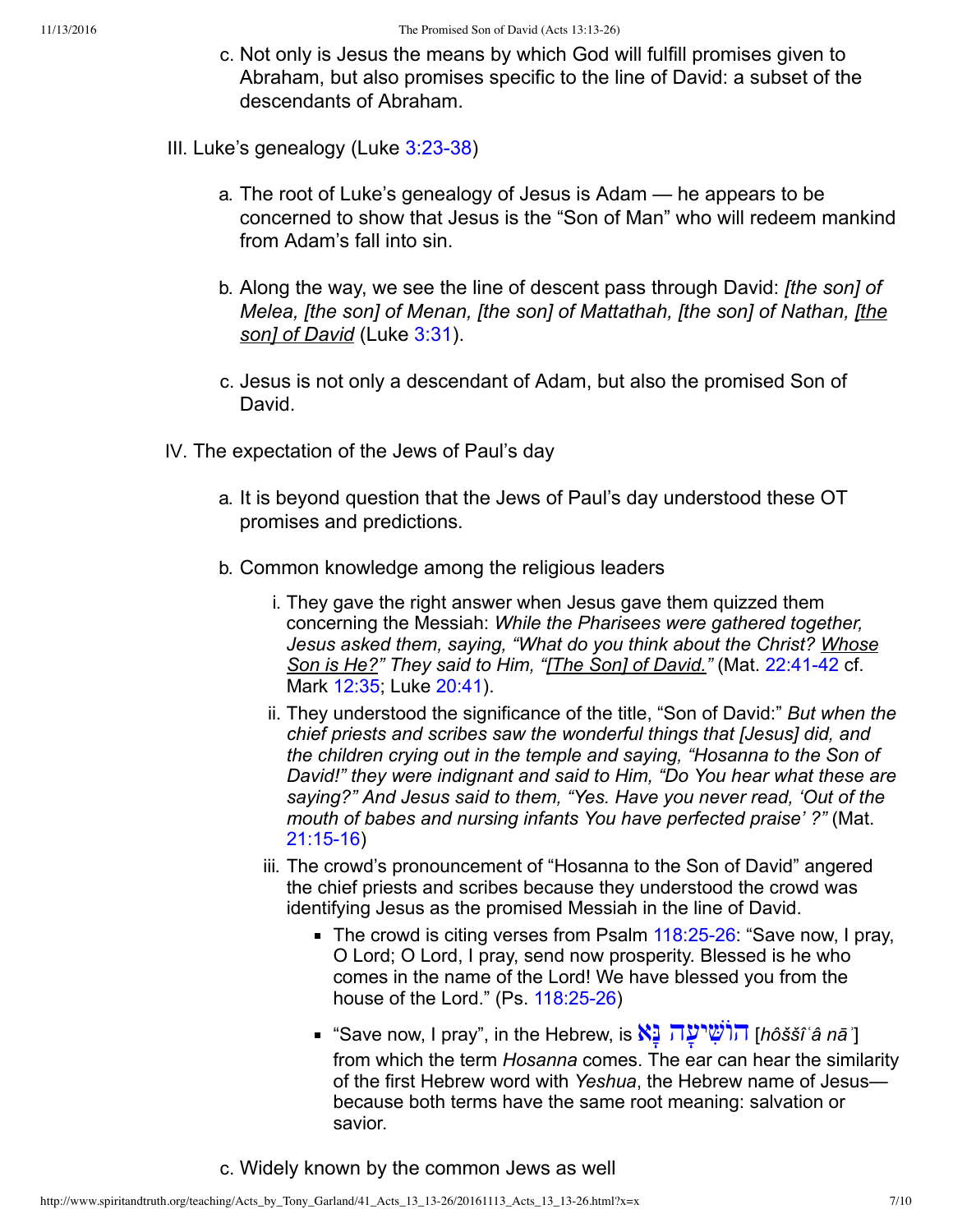- i. *When Jesus departed from there, two blind men followed Him, crying out and saying, "Son of David, have mercy on us!"* (Mat. [9:27\)](http://www.spiritandtruth.org/bibles/nasb/b40c009.htm#Mat._C9V27)
- ii. *And behold, two blind men sitting by the road, when they heard that Jesus was passing by, cried out, saying, "Have mercy on us, O Lord, Son of David!"* (Mat. [20:30](http://www.spiritandtruth.org/bibles/nasb/b40c020.htm#Mat._C20V30))
	- Although these men were physically blind, they had spiritual eyes to see. How many today think they see, but are spiritually blind!
- iii. *And behold, a woman of Canaan came from that region and cried out to Him, saying, "Have mercy on me, O Lord, Son of David! My daughter is severely demon-possessed."* (Mat. [15:22\)](http://www.spiritandtruth.org/bibles/nasb/b40c015.htm#Mat._C15V22)
- iv. The Jewish people had expectations, based upon the OT predictions, of a special individual in the line of David — a Messiah — who would be able to do miraculous works.
	- *Then one was brought to Him who was demonpossessed, blind and mute; and He healed him, so that the blind and mute man both spoke and saw. And all the multitudes were amazed and said,* "Could this be the Son of David?" (Mat. 12:22-23)
- V. Even Jesus emphasizes His genealogical connection with David in one of His own titles, given in the last chapter of the Bible: *I, Jesus, have sent My angel to testify to you these things in the churches. I am the Root and the Offspring of David, the Bright and Morning Star* (Rev. [22:16](http://www.spiritandtruth.org/bibles/nasb/b66c022.htm#Rev._C22V16))
- C. A problem for those Jews who are still waiting for Messiah's arrival . . .
	- I. Paul mentions that King Saul was a Benjamite, a descendant of Benjamin, then goes on to say he was replaced by King David.
	- II. Although he doesn't emphasize this point, it is critical to the identity of Jesus because, as a descendant of David (but not Saul), Jesus meets the requirements of one of the promises found in Genesis [49:10:](http://www.spiritandtruth.org/bibles/nasb/b01c049.htm#Gen._C49V10) *The scepter shall not depart from Judah, Nor a lawgiver from between his feet, Until Shiloh comes; And to Him [shall be] the obedience of the people* (Gen. [49:10](http://www.spiritandtruth.org/bibles/nasb/b01c049.htm#Gen._C49V10)).
	- III. This is a conundrum for those who don't believe the Jewish Messiah has already come. As Arnold Fruchtenbaum observes:

<span id="page-7-0"></span>Messiah will have to come before the tribe of Judah loses its identity. This establishes a clear time period for the prophecy. The records by which tribal identities were maintained were kept in the Jewish Temple. All of these records were lost with the destruction of the temple in 70 A.D. Within a few generations all the tribes of Israel, with the exception of Levi, had lost their identity. Immediately after 70 A.D. the rabbis passed laws which would preserve the identity of the priestly tribe of Levi, but Jews from the other tribes quickly lost their identity. In order for this prophecy to have significance to humans (God still knows the tribal identities), *Messiah had to come before 70 A.D.*[4](#page-9-5)

# 3. **A Savior**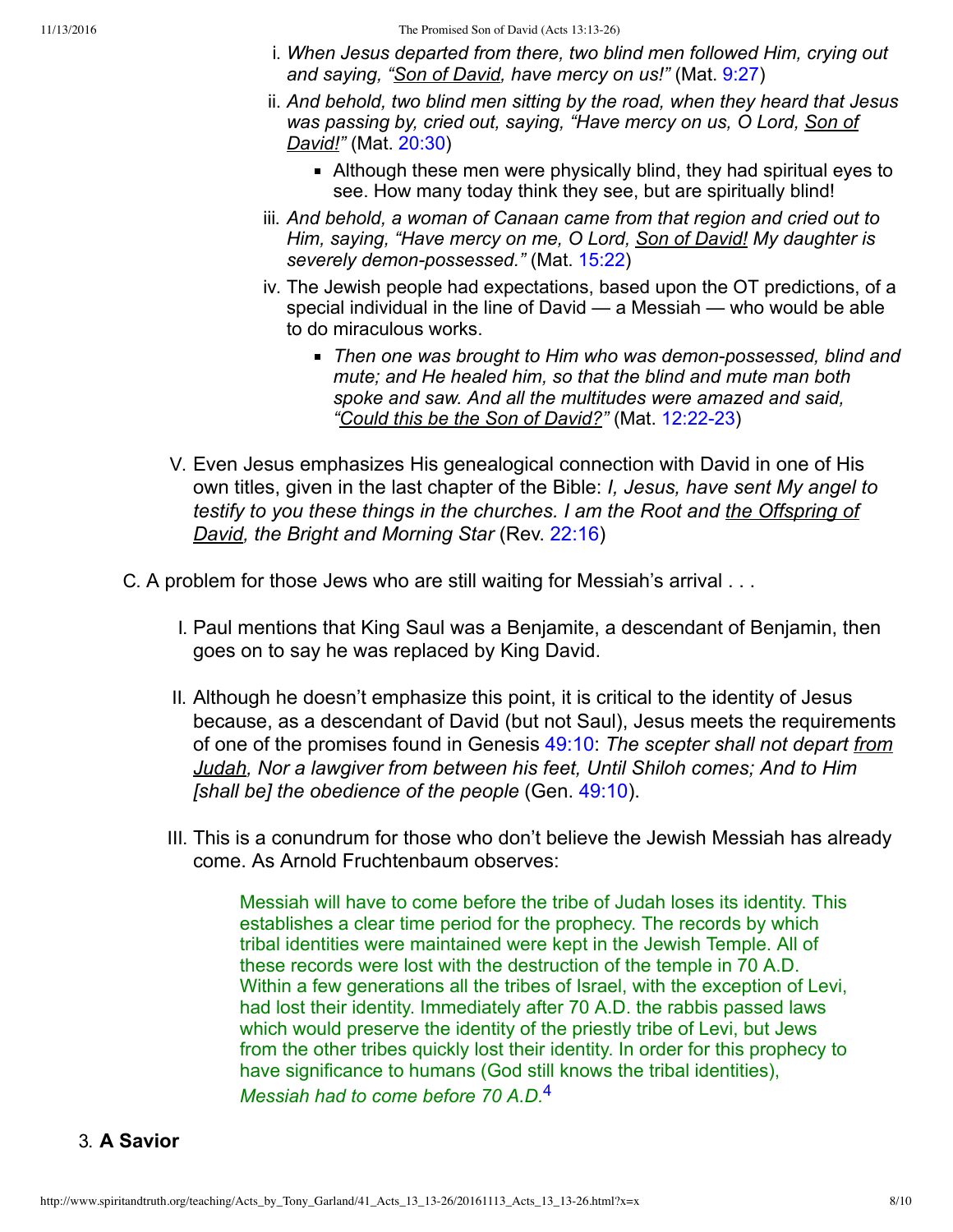- A. As amazing and fascinating as all these passages concerning the promised seed of David may be, we mustn't lose sight of the *purpose* of God in these predictions and their fulfillment: the redemption of that which is lost—both mankind and the fallen creation.
- B. Yes, it is fabulously amazing how God predicted a man would be born in the line of David, and then fulfill that promise hundreds of years and many, many generations later!
- C. If that was all there was to it, then any "son of David" would do—a mere man born in that line of descent.
- D. The truly unique and divine aspect of God's plan is found in the purpose and identity of that man, as found in His titles: the Messiah, the Christ, the Savior of the world.
- E. To fulfill this purpose, God needed a man who had no sin of his own—to qualify to bear the sins of others.
- F. Because there was no such man to be found among the sons of Adam, God had to bring one forth in a unique way: a virgin birth was the means He used.
- G. This unique, sinless, son of Adam in the line of David would be no other than God incarnate!
	- I. As Gabriel announced to Mary, *. . . behold, you will conceive in your womb and bring forth a Son, and shall call His name JESUS. He will be great, and will be called the Son of the Highest; and the Lord God will give Him the throne of His father David. And He will reign over the house of Jacob forever, and of His kingdom there will be no end.* (Luke 1:31-33)
	- II. The angel communicates God's purpose for the child in His divinely-assigned name: Jesus, Ἰ<mark>ησοὔς</mark> [*Iēsous*], in Greek; עֲעָ<sup>ּיָ</sup> [*y<sup>e</sup>hôšuaʿ*] in Hebrew meaning "God saves."
- H. Next time, we'll see Paul get to the punch line: this man, Jesus, is the dividing figure running throughout history: between those who are lost and those who are saved; between the kingdom of darkness and the kingdom of light. He alone can save.
	- I. *Therefore let it be known to you, brethren, that through this Man is preached to you the forgiveness of sins; and by Him everyone who believes is justified from [all things from which you could not be justified by the law of Moses.](http://www.spiritandtruth.org/bibles/nasb/b44c013.htm#Acts_C13V38)* (Acts 13:38 39)

# 4. **The ultimate purpose of David's seed:**

If our greatest need had been information, God would have sent us an educator; If our greatest need had been technology, God would have sent us a scientist; If our greatest need had been money, God would have sent us an economist; If our